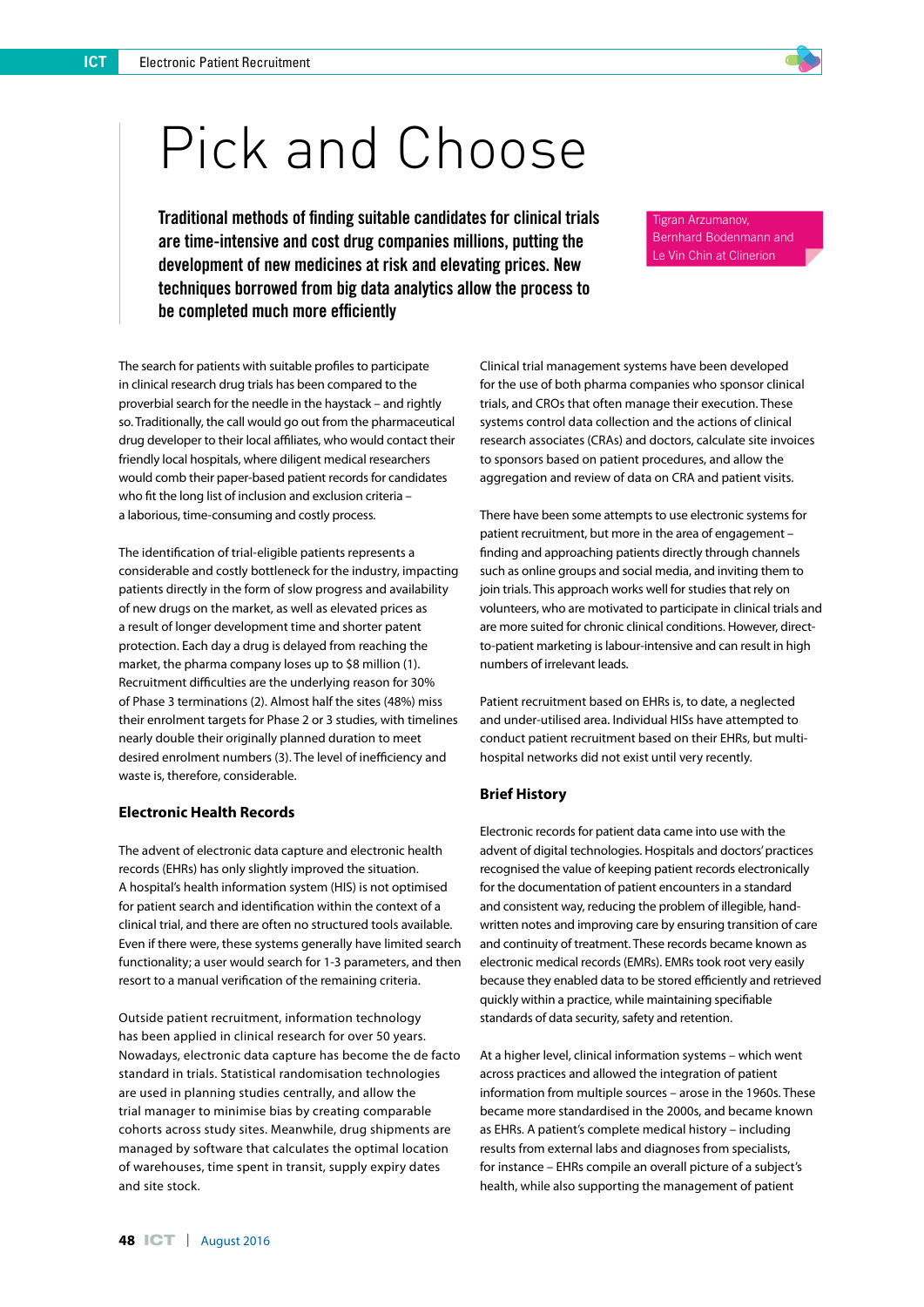EMRs/EHRs enable doctors to offer a better standard of care for their patients.

## **Feasibility**

information within the healthcare ecosystem. As a result,<br>
EMIRS:EHRS enable doctors to offer a better standard of care<br>
Enfinication of sites according to<br>
for their patients.<br>
for their patients.<br>
The patients with the m Representing a rich source of patient information, a moderately structured EHR allows complex queries to be made to a patient database – taking account of, for example, medical history, medications taken, procedures and lab values. A sponsor may, therefore, use such a query to evaluate the possible number of patients at a specific hospital which fit a specific set of criteria – and thus evaluate the feasibility of that site to run a specific study. A mistaken feasibility assessment would represent a potential source of problems, such as a trial not taking off, if the patient enrolment numbers cannot be met; or an unnecessary number of small studies in numerous locations, due to inefficient siting of trials.

EHR use allows the standardisation of the feasibility evaluation across multiple sites and, to a considerable extent, removes the subjective element from the process. However, the employment of EHR data across hospitals, healthcare networks and countries has a number of associated challenges, including inconsistent coding practices and semantic interoperability. These issues can be identified and mitigated, though – something that is much harder to do with subjective recruitment estimates by individual principal investigators, known to provide patient enrolment estimates that may not meet the expectations.

### **Identifying Patients**

Performing feasibility studies through EHR-networked hospitals allows sponsors to identify the most suitable research hospitals for their trials, but gives doctors no tool to find the patients. By itself, feasibility can be a poor predictor of a study's success, as the sites will still be limited in their ability to identify the relevant patients in time – for example, if the trial requires a patient profile where dozens of criteria overlap, or where studies are for acute indications which cannot be predicted from historical information, or especially if the trial is time-sensitive.

An EHR-based recruitment system that can identify patients allows a trial's primary investigator (PI) to start a study with a ready-to-use list of patients to screen, potentially generated already from the feasibility query. This reduces the PI's workload dramatically and accelerates trial progress. It also facilitates recruitment targets to be met more easily – particularly in difficult cases, such as studies where patient consent is very low, or rare diseases.

This is where the benefits of EHR-based patient recruitment become apparent. Querying a complete database electronically enables all potential candidates who fit the trial protocol criteria to be found – exhaustively, and within a

Figure 1: Successful patient recruitment requires the identification of sites according to how their patient populations fit multi-search criteria, the identification of patients which meet the study criteria, and the ability to do both in real time



short time. The fact that the candidates are pre-filtered according to matches with the protocol also helps the subsequent processes of candidate validation and enrolment. This reduces the time and resource effort from the beginning, allowing the trial's PI more flexibility in managing the trial and completing it on time, or even earlier than expected.

The ability to run a query against multiple overlapping recruitment criteria not only enables a trial manager to come up with a better defined patient population distributed across multiple sites, but also brings the capability to run studies in populations which would normally be associated with personalised medicine. Sometimes, these criteria are so specific that eligible patients may only be found on a level similar to rare disease populations – for example, in fewer than 100 patients per million.

### **Patient Enrolment**

Depending on how they are configured, electronic recruitment systems may screen for patients on a continuous basis and identify eligible candidates in near-real time. This offers another important advantage where trials are timesensitive. Recruiting a patient may depend heavily on certain criteria which have a shelf life: for example, if a specific lab test has to have been done within the past 24 hours, or if a specific treatment has to have been initiated in the last seven days. Real time systems allow such criteria to be queried, and a candidate population to be assessed against completely up-to-date patient information.